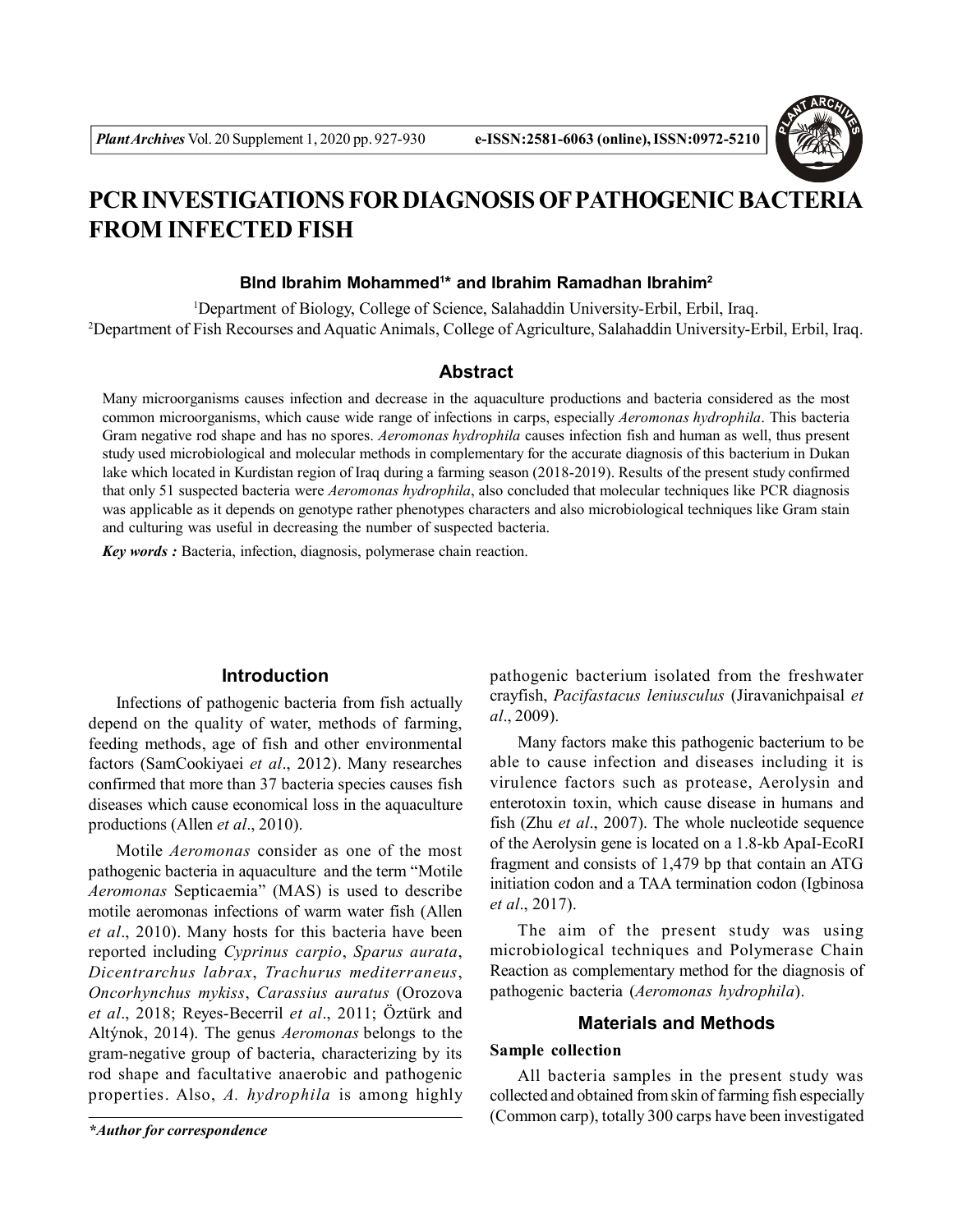from (Dukan lake) for the presence of pathogenic bacteria on their skins during a farming season (2018- 2019). Farming fishes were over 20cm in length which weighted between 1500-2000 gm, as shown in fig. 1. The fishes labeled and transported alive in a cool box containing the fish's water pond to the laboratory of Microbiology, Biology Department, College of Science, University of Salahaddin, Erbil.

#### **Preparation of Media**

Blood Agar Medium was prepared by suspending 40.0 grams in 1000 ml distilled water, heated to boiling to dissolve the medium completely sterilized by autoclaving at 15 lbs, 121°C for 15 minutes, finally cooled to 50°C and aseptically added 5% blood. Mixed well and poured into sterile petri plates (Janda *et al*., 1984).

Luria-Bertani medium was prepared by dissolving 10 gm tryptone, 5 g yeast extract, and 10 g NaCl in 950 mL deionized water, after that adjusted the pH of the medium to 7.0 using 1N NaOH and bring volume up to 1 liter, autoclaving on liquid cycle for 20 min at 15 psi., allow solution to cool to  $55^{\circ}$ C and add antibiotic if needed ( $50\mu$ g / mL of Amp or Kan), stored at room temperature at +4°C (Khushiramani *et al*., 2007).

## **Preparation PCR and Agarose gel electrophoresis**

Designed primers were compared in the GenBank database to verify the correctness of primers for Aerolysin gene amplifications in *A. hydrophila*.

#### Aero-F:5'CGCGGATCCGGCTTGTCATTGATCATATCC 3'

#### Aero-R:5'CCGCTCGAGTTATTGATTGGCAGCTGGC 3'

**PCR Mixture :** reaction mixture is a total of 50 µl consisted 25 µl master mix, 1 µl of each primer, 20 µl of ddH<sub>2</sub>O and 3  $\mu$ l (30 ng) of bacterial genomic, amplification condition was obtained with an initial denaturation step at 95°C for 5 min, followed by 30 cycles at 95°C for 30 sec and annealing at 65°C for 30 sec, 72°C for 1 min and final extension 72°C for 4 min (Chacon *et al*., 2003).

**Agarose Gel Electrophoresis :** Gel was prepared by mixing 70 ml of Ix TAE (Tris Acitate EDTA) with 0.70 g agarose to make 1% gel for electrophoresis and high power run off for about 4 minutes. Subsequently, 2.5 µl of the Orange G dye  $(1/10 \text{ sample volume})$  was added to each sample. To calibrate the gel, 25 µl of 1 kb ladder was prepared as follows; 21.5 µl of molecular water, 2.5 µl of Orange G dye and I µl of ladder (100bp, Promega).

#### **Diagnosis methods**

First diagnosis has been done with the microbiological tests such as Gram stain and Culturing, sterile swap taken from skin of suspected fishes (Fish with skin ulcer) and



**Fig. 1 :**Common carp farming fishes which collected from Dukan lake.



**Fig. 2 :**Illustrative diagram shows diagnosis protocol of pathogenic bacteria (*Aeromonas hydrophila*).

inoculated in Nutrient broth for the amplification of bacteria, and turbidity examination have been done after incubation for about 24hr at 37°C. PCR diagnosis started with the isolation of bacteria genome by using Jena Bioscience kit (Germany) according to the manufacturer's instructions, one set of designed primers for Aerolysin gene have been used for amplification of target gene (1482 bp). Amplicons were separated by gel electrophoresis in order to confirm the size, location and quality of the PCR specific product for specific primers. The electrophoresis tank was prepared using a standard method (De Gregoris *et al*., 2011). The protocol for diagnosis has been shown in fig. 2.

## **Results**

Gram stain determined the pattern, shape and subclasses bacteria into Gram negative and Gram positive, and blood agar confirmed the presence of *Aeromonas* ssp. by the future and hemolysis activity of colonies while PCR diagnosis confirmed the presence of *Aeromonas hydrophila*. Thus, all three ways together were complementary for diagnosis of pathogenic bacteria.

Results showed that 125 samples out of 300 samples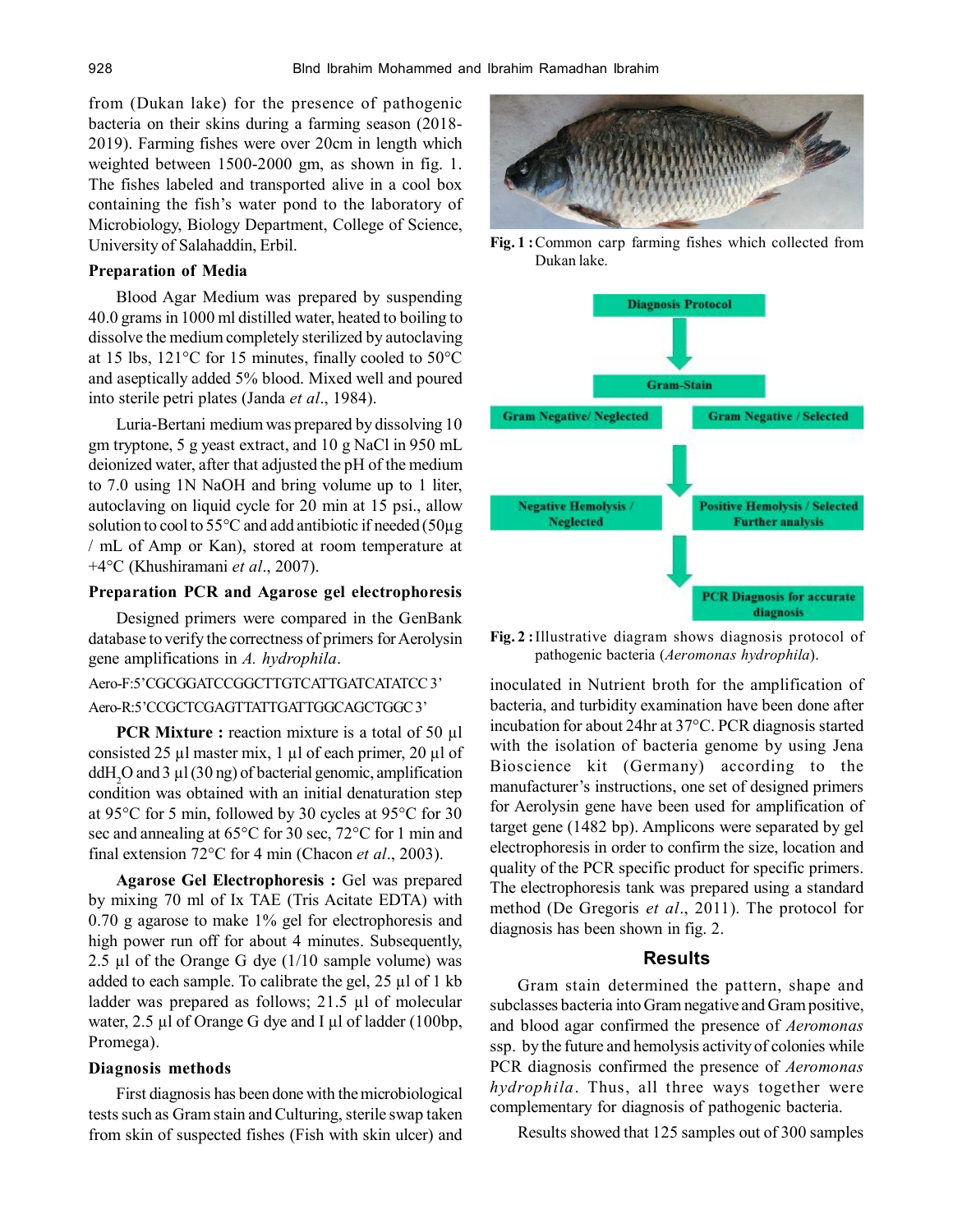

**Fig. 3 :**PCR products which were examined by Agarose gel electrophoresis (1%) under UV light. Lane 1: Ladder, Lane 2: negative PCR control, Lane 3: positive PCR product.

**Table 1 :**Number of positive for *Aeromonas hydrophila* samples by microbiological tests (Gram-stain, Mobility test and blood culturing).

| Microbiological tests | Number of positive<br>samples/300 | <b>Positive</b><br>samples $%$ |
|-----------------------|-----------------------------------|--------------------------------|
| Gram-Negative         | 125                               | 52.1                           |
| Blood agar/Hemolysis  |                                   | 25.2                           |

were Gram-negative, however only 82 samples showed positive hemolysis on blood agar table 1.

As described, PCR run took place after the designee of special primers for Aerolysin gene, PCR diagnosis confirmed that only 51 samples out of 82 suspected out of 82 *Aeromonas* ssp. were *Aeromonas hydrophila*, Agarose gel electrophoresis done for PCR product and amplicons with (1479 bp) were considered as positive samples which confirm the presence of *A. hydrophila* as showed in fig. 3.

## **Discussion**

Fish is one of the most world-wide source of nutrient which contains many types of essential amino acids (Skibniewska *et al*., 2013). Fish can be infected by viral, bacterial and fungal infection, however bacterial infection consider as the most common factor in decreasing fish products and many researchers reported various disease caused by *Aeromonas* spp. such as gastroenteritis (Chopra *et al*., 1993), endocarditis (Brouqui and Raoult, 2001) and meningitis (Ouderkirk *et al*., 2004). Aerolysin toxin considered as the most common virulence factor of *A. hydrophila* (Igbinosa *et al*., 2017).

Polymerase chain reaction was first used more than 30 ago, thus is consider as a new techniques for the diagnosis of microorganisms, additionally, PCR diagnosis is more accurate than culturing gram stain examination and Vitek II system because PCR technique depend on the presence of the target gene while culturing technique depend on the morphology, shapes and enzymes of the bacteria that way contamination is possible depend on other researches (Pongsachareonnont *et al*., 2017 and Panangala *et al*., 2007) also identification based on differences in one or two phenotypic characteristics does not reveal the real environmental diversity and allows mistaken identification when results obtained in different laboratories are compared (Cherkaoui *et al*., 2010). Also identification by Vitek II system is not enough accurate which depend on the purity of sample, thus various qualitative levels of identification were assigned based on the numerical probability calculation (Pincus, 2010).

Pathogenic bacteria usually have more than one virulence factors by which causes infection and molecular techniques, which depend on the diagnosis of genes responsible for virulence factors is more acceptable, in *Aeromonas hydrophila* many studies determined Aerolysin gene for the diagnosis of this pathogenic bacteria (Geny and Popoff, 2006).

The present study conducted to detection Aerolysin gene by PCR for the diagnosis of *A. hydrophila* from common carps, PCR assay confirmed that 18 of infected fishes with *A. hydrophila* showed positive Aerolysin gene similar result concluded by Wang *et al*. (2003). Previous study concluded only 79% of infected fishes with same bacteria showed cytotoxic gene positive (Ørmen and Østensvik, 2001).

In conclusion, Polymerase chain reaction was applicable in the accurate diagnosis of pathogenic *A. hydrophila* in common carp as it depends on genotype rather than phenotype characters, and also microbiological tests were useful in the decreasing suspected samples.

#### **References**

- Allen, H. K., J. Donato, H. H. Wang, K. A. Cloud-Hansen, J. Davies and J. Handelsman (2010). Call of the wild: antibiotic resistance genes in natural environments. *Nat Rev Microbiol*., **8** : 251-259.
- Brouqui, P. and D. Raoult (2001). Endocarditis due to rare and fastidious bacteria. *Clinical microbiology Reviews*, **14** : 177-207.
- Chacon, M. R., M. J. Figueras, G. Castro-Escarpulli, L. Soler and J. Guarro (2003). Distribution of virulence genes in clinical and environmental isolates of *Aeromonas* spp. *Antonie Van Leeuwenhoek*, **84** : 269-78.